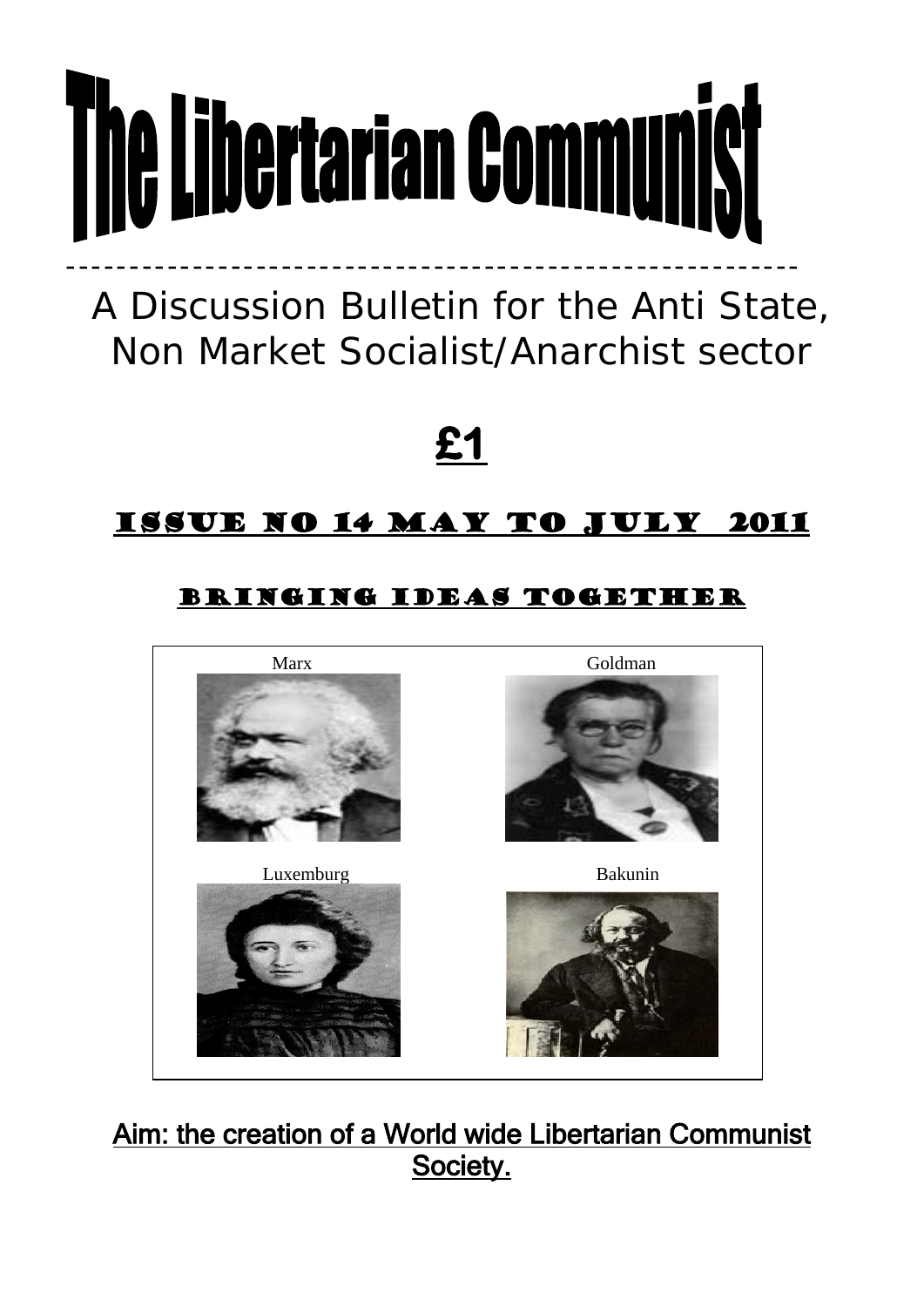The purpose of The Libertarian Communist is to promote discussion amongst the Anti State, Non Market sector irrespective of whether individuals or groups consider themselves as Anarchist, Communist or Socialist as all such titles are in need of further qualification. If you have disagreements with an article in this or any other issue, wish to offer comment or want to contribute something else to the discussion then please get in touch. If any article focuses on a particular group then that group has, as a matter of course, the right to reply. So please get in touch with your article, letters and comments. You can do this by contacting [com.lib.org@googlemail.com](mailto:com.lib.org@googlemail.com) or writing to Ray Carr, Flat 1, 99 Princess Road, Branksome, Poole, Dorset BH12 1BQ.

==========================================================================

# **Contents**

Page 2: The cover, this issue and the next.

Page 3: Letter: More on the Money Thing: Kathy Summerson

Page 3: Problems of Revolution: Reconsidering Organisation and the Role of Communists: R.S

Page 8: Why is Robin Cox not growing? A reply to why the World Socialist Movement is not Growing issues 12/13.: Kathy Summerson

Page 10: **Workers control in the Spanish Revolution 1936: Alan Woodward**

Page 12: Revolution: three strategies, three groups of theory: Laurens Otter

Page 14: Death toll mounts from 2009 defeat of Ssangyong strike: Loren Goldner

Page 15/16: Details and contact information for groups in the Anti State, Non Market Sector.

-----------------------------------------------------------------------------------------------------------------------------------

# **The front cover, this issue and the next**

First the cover to this issue, well in a way it is a case of doing something different but it also reflects the idea that one of the aims of this publication is to try to bring together and develop the ideas of thinkers who might be considered as coming from different parts of the anti state, non market sector. It is not intended to use the same design on each issue and definitely not the same thinkers as appear on the front of this issue. This issue is 16 pages rather than 12 and so it covers three months rather than two, hopefully this will give us more time to get in articles for the next issue due out in August. Thanks to those who have contributed articles to this issue

There are also other ways in which this issue signatures a departure from recent issues in as much as the articles reflect a wider range of views within our sector. In the article "*Reconsidering Organisation and the role of Communists"* **R.S** examines the problems with building mass organisations of the working class and if this strategy is a worthwhile exercise. Such parties, the author argues, have normally been dominated by people outside of the working class. Whilst this journal would not endorse all of the views in this article we would hope that it will provoke discussion. In "*Why is Robin Cox not Growing"* **Kathy Summerson** gives a blunt critique of Robin's two part article Why the World Socialist Movement is not growing. Perhaps her piece begins in a rather personal manner but consider this for yourselves as well as how you see this discussion developing. Perhaps we have not heard the last on this issue. In the article *Workers Control in the Spanish Revolution 1936* **Alan Woodward** looks at the self management process in Spain during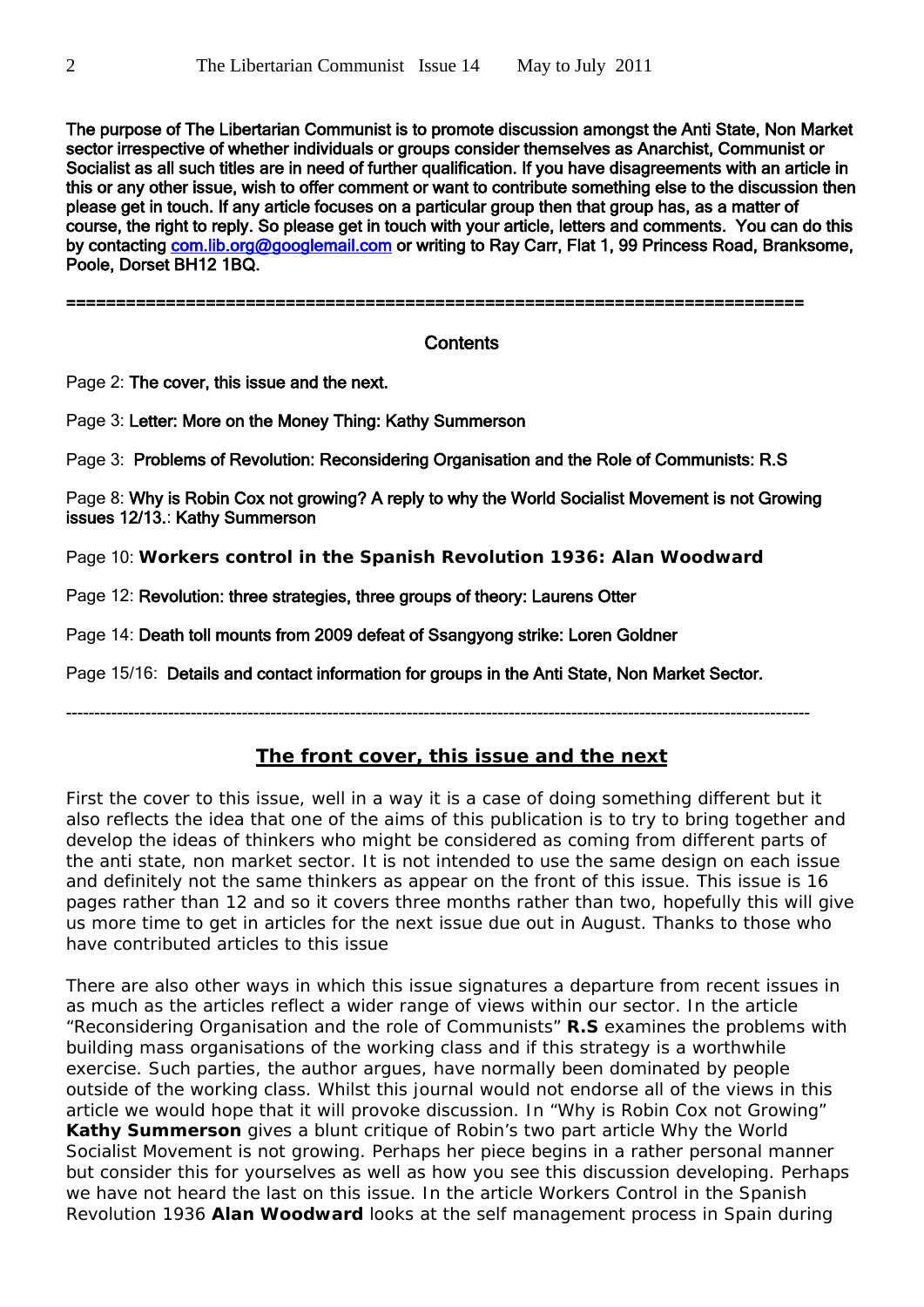the revolution considering its successes and short comings by examining two industries that of the transport system and the health service. The author of *Revolution: three strategies, three groups of theory* is **Laurens Otter**. As its title implies it sets out briefly different strategies for pursuing revolution and hopefully readers will be encouraged to pick out the bones and contribute to the discussion in future issues. Finally we are reminded of what the class struggle really means with an article by **Loren Goldner** which was posted on World in Common in April which deals with the terrifying consequences of the defeat of a strike by workers at the Ssangyong motor company in Pyongtaek in South Korea in 2009.

Alan Woodward's article on Workers' Control is very timely as in the next issue the plan is to have a few articles on the subject of workers self management focusing on the role workers' co-operatives can play as embryos of a self managed society. Can co-operatives be useful in this role or are they either doomed to financial failure within capitalism or more or less bound to end up as, or even more, exploitative than capitalist enterprises? Are co-operatives so constrained in a society dominated by capital that they are useless as a barometer for how a self manage society could function or are such experiments absolutely necessary if we are ever to convince people that a free/self managed society is a possibility? This discussion will start without any preconceived answers. What we are looking for is a critical analysis of co-operatives and their uses and limitations. If you would like to contribute something to this discussion whether pro or anti co-operative than feel free to send in your article to the email or postal address listed at the top of this page.

#### **Letter: More on the Money Thing**

#### Dear Lib Com

It is gratifying to myself, as must it also be to Mr Carr, that notice has been taken by SPGBers of my short piece, **"The Money Thing"**, in Lib Com 10. This year's conference is asked **to "reaffirm … that the aim of the Socialist Party is not abolition of money".** Sadly, this food for thought has not been digested. The motion continues that the aim instead is the **"supercession of the market as a means of allocating goods and resources"** The money thing and the Distributionist Heresy are thereby reaffirmed in full. To reiterate the message: communism means the collective ownership of the means of production, socialised distribution (abolition of the market mechanism) being a product resulting therefrom and secondary thereto.

Pay attention boys!

#### **Kathy Summerson**

# **Problems of Revolution**

# **Reconsidering organization and the role of communists by R.S.**

In recent years an increasing number of people have begun questioning the accepted knowledge, of whatever form, on organization and the role of communists in the class struggle. Both new and veteran militants alike are seeking out the best way to move forward out of the capitalist quagmire we face. This welcome development reflects the beginnings of a renewed proletarian awakening. In the interest of continuing and broadening the discussion, I have tried to write up some of my thoughts on these questions, which I have been going over for the last two years. I must apologize for whatever is lacking here, as my conclusions are not yet totally complete. This is but an attempt at a contribution toward reconsideration of these issues, which are of vital importance.

#### **Organization**

Are mass parties a thing of the past? They certainly exist. But they are not organizations of the working class, nor can they be. Sure, many were born out of the organic struggles of the working class, and militants even took the lead in constructing them. But they were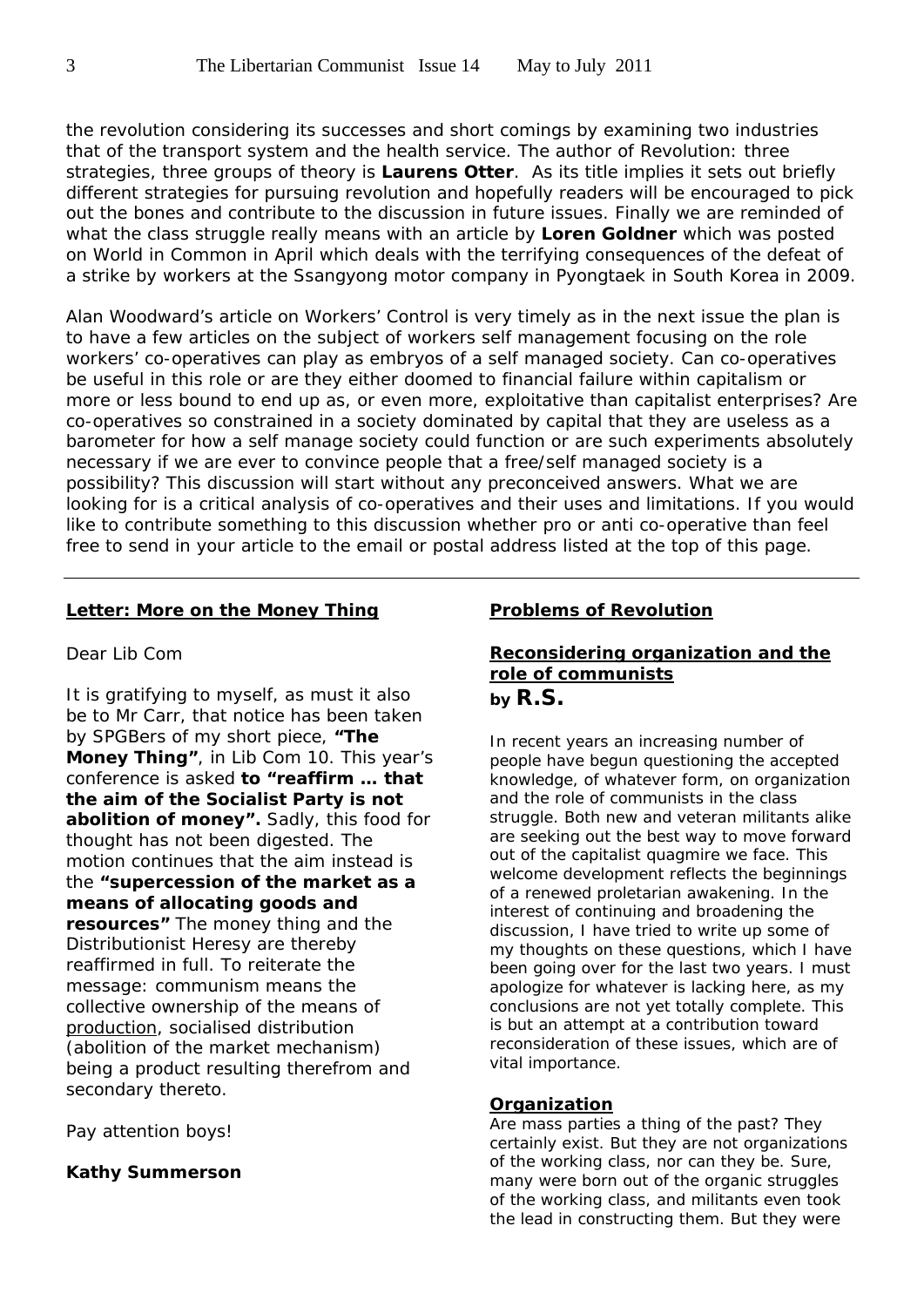never going to be tools through which revolution would be made, and at a certain point they ossified and became alien to the class they grew out of.

**"**...Workers' self-activity does create organizations create unions and other institutions, which may become bureaucratized and turn against the worker. Unions are not a secret plot designed to fool the workers. Workers organize them and then they get out of control.**"** - **Martin Glaberman** 

When unions became permanent, legal organizations they needed professional bureaucrats to organize the day to day operations. This opened the door for administrators to step in and take control, and they in turn brought individual workers into the bureaucracy when necessary. The same process occurred with the "workers parties." Militants were either forced out or co-opted, to become useful in bringing workers back in the fold of "acceptable politics" if and when they got uppity.

**"**How long it will be until the Socialists realize the folly and inconsistency of preaching to the workers that the emancipation of the working class must be the act of the workers themselves, and yet presenting to those workers the sight of every important position in the party occupied by men not of the working class**."** - **James Connolly**

#### *Bureaucrats and wannabee bureaucrats found a welcome home.*

**"**The general coordination of workers' organizations to capitalism saw the adoption of the same specialization in union and party activities that challenged the hierarchy of industries. The mass of organized workers like the mass of wage slaves in industry left the work of direction and control to their betters.**"**  - **Paul Mattick**

#### *This is nothing new. It's been the case since the beginning.*

**"**The labour party becomes the party of the 'people.' Its appeals are no longer addressed simply to the manual workers but to 'all producers,' to the 'entire working population… Both the friends and the enemies of the socialist party have frequently pointed out that *the petty bourgeois members tend more and more to predominate over the manual workers."* **-** *Michels, Robert. Political parties: a sociological study of* 

#### *the oligarchical tendencies of modern democracy.* [Emphasis added].

The modern political party is an invention of the bourgeoisie. It arose with their system. Early on attempts were made to use similar bodies for the furtherance of working class interests. But that has proven to be impossible. The working class can't liberate itself through participation in bourgeois parliaments. It can't take control of the bourgeois state and use it for its own ends. And it can't make use of an organizational form created by the bourgeoisie to liberate itself either. Parties are now staffed with administrators, seeking self-perpetuation and empowerment. They pursue their own interests by wrangling around to maintain their positions in organizations that rest on elements of their own class, the working class or the bourgeoisie. But they have no interest in abolishing their own positions.

**"**Therefore, those who contemplate a 'revolutionary party' are learning only a part of the lessons of the past. Not unaware that the workers' parties -- the Socialist Party and Communist Party -- have become organs of domination serving to perpetuate exploitation, they merely conclude from this that it is only necessary to improve the situation. This is to ignore the fact that the failure of the different parties is traceable to a much more general cause -- namely, the basic contradiction between the emancipation of the class, as a body and by their own efforts, and the reduction of the activity of the masses to powerlessness by a new pro-workers' power. ... However, when circumstances have pushed them into action, they must undertake this task by organizing themselves autonomously, by taking into their own hands the means of production, and by initiating the attack against the economic power of capital. And once again, every self-styled vanguard seeking to direct and to dominate the masses by means of a 'revolutionary party' will stand revealed as a reactionary factor by reason of this very conception.**"** - **Anton Pannekoek**

Historically, the working class has created its own organs in struggle, without the guidance of any "saviours" from other classes. Thus, Marx wrote that the "true secret" of the Paris Commune was that **"**It was essentially a working class government, the product of the struggle of the producing class against the appropriating class, **the political form at**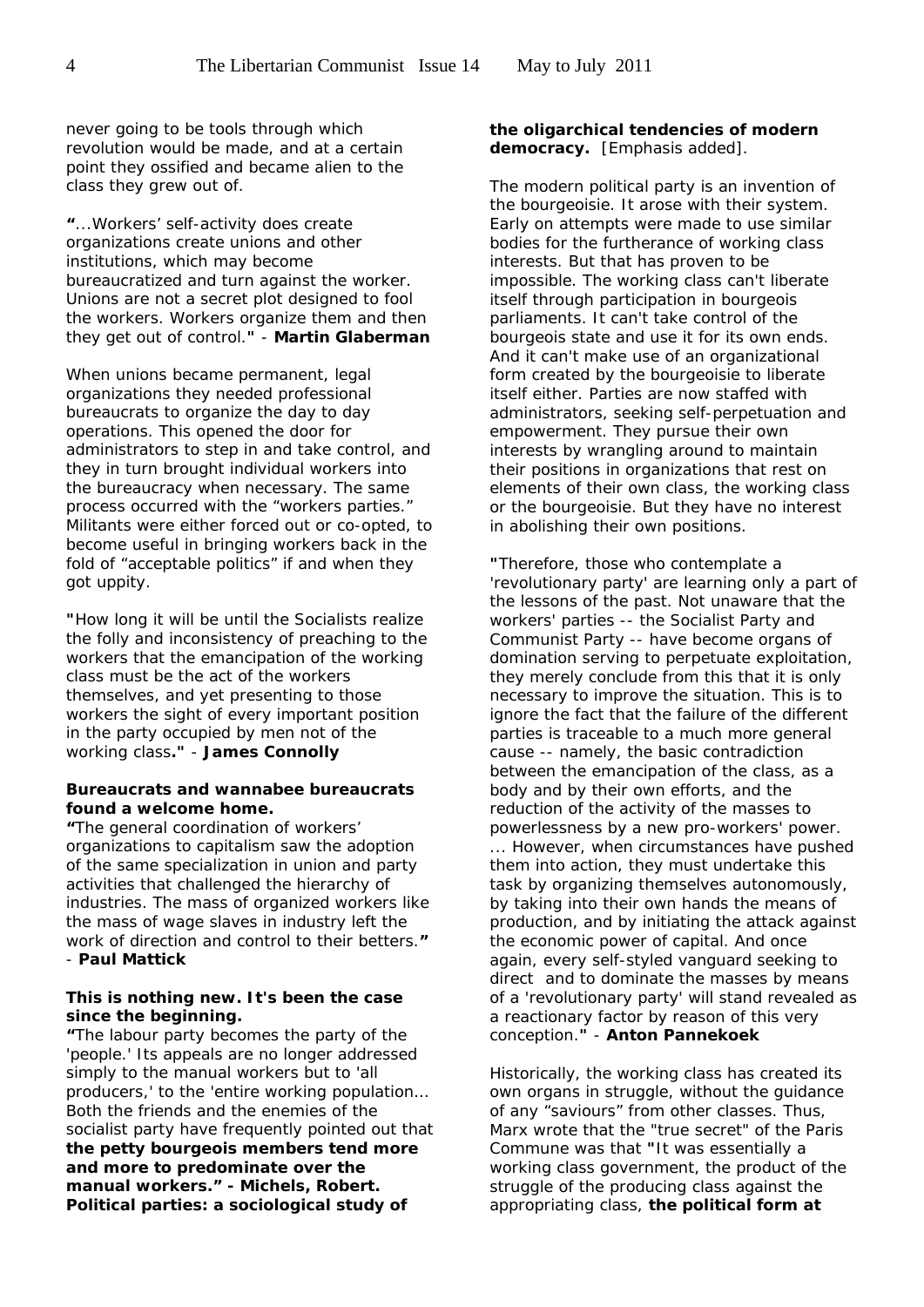#### **last discovered under which to work out the economic emancipation of labor**.**"** [**Emphasis added**.]

Similarly, neither the Bolsheviks nor any other permanent organization created the Soviets. It was the working class itself.

"The soviet system of the Russian Revolution of 1905 disappeared with the crushing of the revolution, only to return in greater force in the February Revolution of 1917. It was these soviets which inspired the formation of similar spontaneous organizations in the German Revolution of 1918 and, to a somewhat lesser extent, the social upheavals in Italy, England, France and Hungary. With the soviet system arose a form of organization which could lead and coordinate the self-activities of the very broad masses for either limited ends or for revolutionary goals, and which could do so independently of, in opposition to, or in collaboration with existing labor organizations. Most importantly, the rise of the council system proved that spontaneous activities need not dissipate in formless mass-exertions but could issue into organizational structures of more than temporary nature." **– Paul Mattick** 

They were created out of necessity, in the midst of struggle. Of course the political specialists and professional revolutionaries decry this all, because it leaves them no special position. And they can point to examples of "spontaneous" uprisings falling apart. But that proves nothing other than that they were not ready.

"If the proletariat does not know how to create the necessary prerequisites for socialist organisation of labour, no-one can do this for it and no-one can compel it to do this. The stick, if raised against the workers, will find itself in the hands of a social force which is either under the influence of another social class or is in the hands of the soviet power; then the soviet power will be forced to seek support against the proletariat from another class... it will destroy itself as the dictatorship of the proletariat. Socialism and socialist organisation must be set up by the proletariat itself, or they will not be set up at all; something else will be set up..." - **'On the Building of Socialism',** *Kommunist* **#2, 1918.**

This is why Marx refused to become any sort of official leader of the nascent workers organizations coming into existence in his time. And why Marx and Engels warned against what they already saw taking shape:

"...when such people from other classes join the proletarian movement, the first demand upon them must be that they do not bring with them any remnants of bourgeois, pettybourgeois, etc., prejudices, but that they irreversibly assimilate the proletarian viewpoint. But those gentlemen, as has been shown, adhere overwhelmingly to pettybourgeois conceptions. …in a labor party, they are a falsifying element. If there are grounds which necessitate tolerating them, it is a duty only to tolerate them, to allow them no influence in party leadership, and to keep in mind that a break with them is only a matter of time. ...In any case, the time seems to have come." **-** *Private Circulation Letter from Marx and Engels, (First drafted by Engels) to Germany's Social-Democratic leadership***, 1879.**

How can a "revolutionary party" be built in a non-revolutionary period anyway? If the majority of workers are not revolutionary, who would be the recruits that would join the "revolutionary organization," giving it a mass basis? Is it any coincidence that the largest organizations are always the most openly reformist? Even if such an organization could be created, member by member, from scratch, why on earth would the bourgeois let that happen? Even small groups which challenge the current order without challenging the fundamental premise of capitalism are smashed out of existence. Why wouldn't an authentic "workers party" be destroyed before it could be of any consequence? Why were so many well known (and many unknown) proponents of revolution assassinated, tortured and imprisoned? Isn't it much more important then for understanding and a grasp method to exist among the revolutionary class? Individuals can be killed. Organizations can be destroyed. But the working class is a requirement of capitalism and ideas cannot be murdered.

#### **What is to be done?**

So what do we do? Well it depends who "we" are. Elements from other classes who are sympathetic to the cause of the proletariat should at best support it where possible and at most offer suggestions based on study and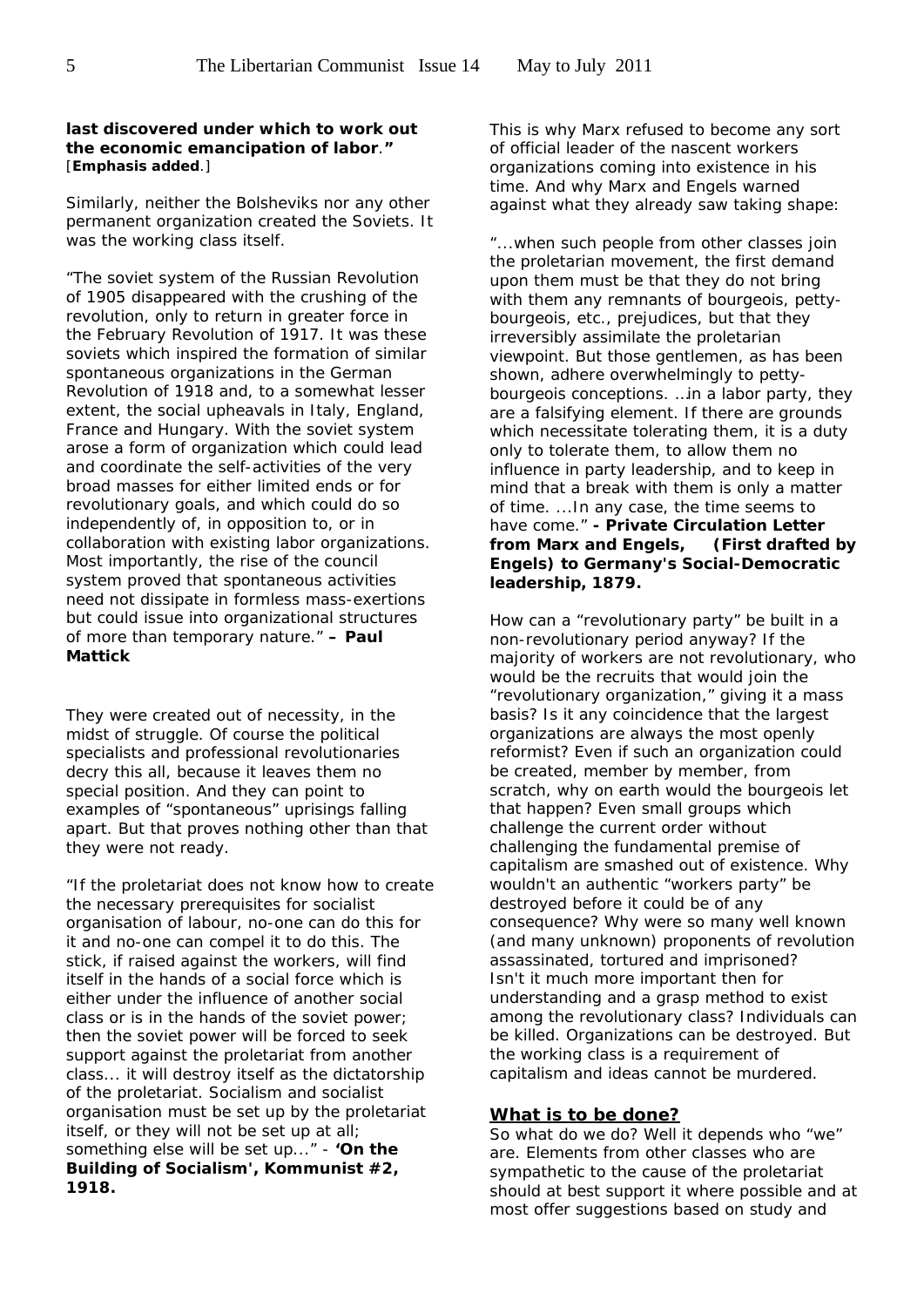analysis. But they should do no more. The working class is the revolutionary class because of its relation to the means of production. Working people are exploited and oppressed. By pursuing their own interests, as a class, and eliminating the source of that exploitation and oppression they liberate all of humanity. It's not moralistic qualms with the way things run that motivates this class to act, but the need to free itself from wage slavery.

**"** Marx had learned from Hegel one lesson which he never forgot: putting in front of society a 'slogan', a formula, a set of 'sectarian principles' with which to make the world correspond is not the point. The social formation Marx strove for all his life was a human society, which he fought to release. While he respected the work of Fourier and Owen, he saw it as foreshadowing the Communism that arose from the sufferings of the proletariat itself.**" - Cyril Smith**

If you are outside of the class but are outraged over poverty, starvation, the treatment of workers, sweatshops, sexism, homophobia, etc., but understand the root cause to be private property and capitalism, then do what you can to support the actual movement of the working class towards it own liberation. But don't try to lead or direct the working class. Don't think your single issue activism is the way forward and condemn "backward workers." Homophobia, antisemitism and the like were rife among the workers that made the October Revolution. Reactionary ideas certainly weren't erased from the minds of the workers that made the Hungarian Revolution, the Paris Commune or the St. Louis Commune.

**"**Marx believed that the conditions of life and work of the proletariat would force the working class to behave in ways that would ultimately transform society. In other words, what Marx said was: We're not talking about going door-to-door and making workers into ideal socialists. You've got to take workers as they are, with all their contradictions, with all their nonsense. But the fact that society forces them to struggle begins to transform the working class. If white workers realize they can't organize steel unless they organize black workers, that doesn't mean they're not racist. It means that they have to deal with their own reality, and that transforms them. Who were the workers who made the Russian Revolution? Sexists, nationalists, half of them

illiterate. Who were the workers in Polish Solidarity? Anti-Semitic, whatever. That kind of struggle begins to transform people.**" - Martin Glaberman**

#### *Which is certainly true:*

**"** Both for the production on a mass scale of this communist consciousness, and for the success of the cause itself, the alteration of men on a mass scale is necessary, an alteration that can only take place in a practical movement, a revolution; the revolution is necessary, therefore, not only because the ruling class cannot be overthrown in any other way, but also because the class overthrowing it can only in a revolution succeed in ridding itself of all the muck of ages and become fitted to found society anew.**" -** *The German Ideology*

If you absolutely need to "do something" or to make yourself feel better, volunteer at a food bank, donate money to a charity, speak out, etc. At least that may have some positive effect on the lives of some individuals. It won't change anything in the overall swing of things, but it's better, and probably more effective, than naming yourself a part of the revolutionary vanguard and railing against injustice through a bullhorn so you can sleep at night, since at best that will land you in irrelevance and at worst will land in a position opposed to the self-activity of the working class. Or, if you're really serious, join the working class. And don't do it in the sort of "slumming for support" way that leftists did it in the 60's and 70's. Otherwise, you'll get the same response they did (ie. you'll be asked: "What the hell are you doing here?").

For those who already belong to the working class, the choice is clear: fight for your own liberation. Because the alternative is continued enslavement. Workers have no way out other than the abolition of wage slavery. It's not a political position they can take up during their youths and then discard later on when they move on to other things and "learn to accept the ways of the world." This is what really matters. Communists are not to have some perfect system invented in advance to sell to the masses. Marx wrote that

"Communism is for us not a *state of affairs* which is to be established, an *ideal* to which reality will have to adjust itself. We call communism the *real* movement which abolishes the present state of things. The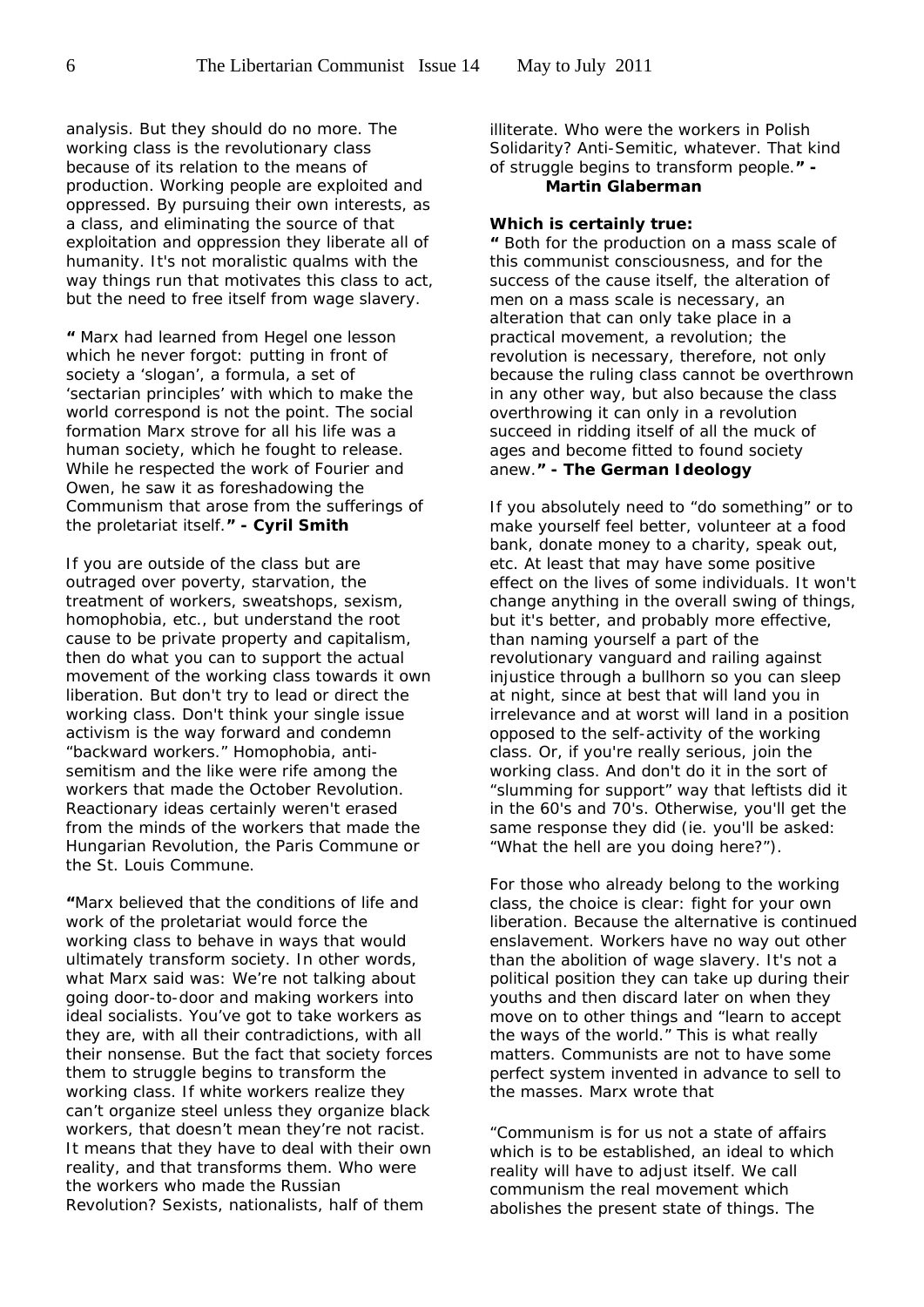conditions of this movement result from the premises now in existence."

In the words of *The Communist Manifesto***,** communists:

**"** ...point out and bring to the front the common interests of the entire proletariat, independently of all nationality....[and] always and everywhere represent the interests of the movement as a whole. … The Communists, therefore, are on the one hand, practically, the most advanced and resolute section of the working-class parties of every country, that section which pushes forward all others; on the other hand, theoretically, they have over the great mass of the proletariat the advantage of clearly understanding the line of march, the conditions, and the ultimate general results of the proletarian movement.**"** 

What does this mean in practice? It means they point out the next step, always keeping the final goal in view. This could mean arguing for a strike when your co workers start expressing anger over the way they are being treated. It could mean arguing on a picket line to elect delegates to go to other workplaces and call for them to join the strike. It could mean calling for mass assemblies in certain situation or even workers councils. It could mean arguing for defensive bodies, or any number of things. Workers who are aware of the overall situation in advance have the advantage of being able to analyze things and try to gain an understanding of what's going on. The better the understanding, the better able they are to help their class find its way. And such workers are 1000 times better able to do this sort of thing than leftist groups that circle around workers' actions when they spring up like vultures over a dying beast. Coworkers engaged in the same struggles, with the same stakes, can be trusted much more than a handful of students waving around a red flag and hawking their socialist rag. Of course such workers can't *will* revolution into being. They can only act on what exists.

**"**...the Communists know only too well ... that revolutions are not made deliberately and arbitrarily, but that everywhere and at all times they have been the necessary outcome of circumstances entirely independent of the will and the leadership of particular parties and entire classes.**" - Friedrich Engels**

We can only act in the conditions we face, but

yet, broadly speaking, it is our actions that create future conditions. There is a delicate balance, and that can be the depressing or even dangerous part. It can lead to all sorts of things, from antipathy to adventurism to joining a "revolutionary organization" that promises to deliver. Take my word for it. And that can't really be blamed or totally prevented. But attempts can be made. It seems it may be necessary for proletarian militants to separate themselves from "Communism" if they are going to take that sort of approach at all. Marx clearly set himself apart from the socialists of his day. After World War I, the Communists clearly separated themselves from the Social-Democrats because of what they came to represent. Today, whether we like it or not, "communism" is associated in the minds of most with what existed at the worst of times in the USSR, China, etc., and what exists currently in North Korea. And the terms socialism and communism are really meaningless anyway without reference to class. Difference classes have their own "socialisms."

That's why the Manifesto dedicated a whole section to addressing them, and why **Engels** later wrote:

**"** ...'the appropriation of the means of production, their subjection to the associated working class and, therefore, the abolition of wage labour, of capital and of their mutual relations.' Thus, here, for the first time, the proposition is formulated by which modern workers' socialism is sharply differentiated both from all the different shades of feudal, bourgeois, petty-bourgeois, etc., socialism and from the confused community of goods of utopian and of primitive communism.**"**

Militants must break free of the left wing ghetto. The same strategies and tactics that have lead everywhere but the liberation of the working class over the last century will not become any more effective in the future. One definition of insanity is doing the same thing over and over and expecting a different result. The basic principles and line of march that have issued out of the class itself remain relevant and important. The distortions added by years of "official Communism" and even many of its detractors needs to be pealed away, or avoided all together. What's important is for workers to find the path to their liberation, on their own, as a class. The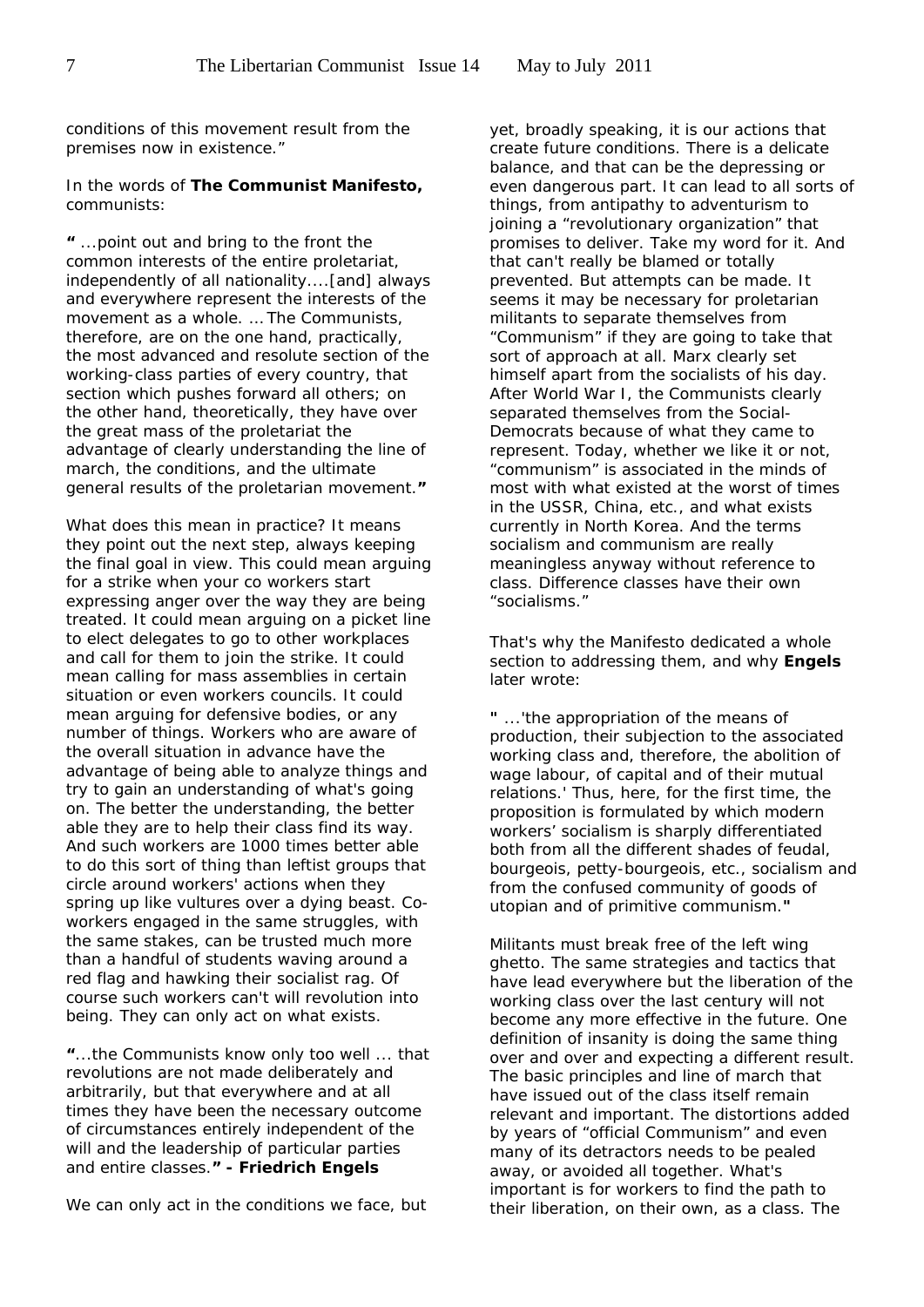working class has shown that it is capable of creating its own bodies and moving forward. For what use then is a party? Especially when the "revolutionary" parties have time and time again done nothing but damage to genuine class movements! Militants in the working class can argue for the next step, even coordinating their work, without the need for formal or permanent "official" organization. And those with an understanding of the traditional role of "revolutionary parties" in such situations will need to remain aware and point such things out to the class as a whole. Any models which resemble the methods of religious recruiters should clearly be avoided. Contrary to the belief of some, workers aren't just waiting around for some enlightened figure to come around and tell them how bad their situation is. The specifics of practical activity depend on the situation, the forces involved, etc. And there needs to be more discussion around this too. Of course a "nonrevolutionary period" can change into its opposite very quickly.

**"**The working class is divided by race, by gender, by age, by skill, by ethnic group, etc., etc. All true. However, if some social scientist had examined the workers in the industrial suburbs of Budapest in September of 1956, or the industrial suburbs of Paris in April of 1968, the same would have been found. There would have been no evidence of the coming social upheaval. How could there be? The workers themselves did not know.**"** - **Martin Glaberman**

That is obviously both our goal and what we must prepare for. In the meantime, all of these questions deserve our careful attention.

++++++++++++++++++++++++++++

# Why is Robin Cox not growing? A reply to Why the World Socialist Movement is not growing in Issues 12/13 By Kathy Summerson

In his missive to the Lib Com entitled "Why is the WSM not growing?" Robin Cox argues that the SPGB (WSM by any other name) is hindered by overly restrictive entry requirements, specifically its opposition to religion. Why this is any concern of this particular ex-member, is,

as he himself might say, a matter for God alone.

For those who are unaware of the case, Cox left the SPGB some years ago in a pique after his hare-brained scheme to set up a SPGB-supporters' club for biblebashers was shot down in flames, taking with him a number of active and enthusiastic members. The attempt to set up a Jesus-friendly SPGB look-alike has failed miserably and most of the potential or ex-members his views attracted have, disappointed, lapsed into apathy. This is just the latest in a series of similar incidents in the Life of Robin dating back to "Spanner" of the '80s. Fruitless navel gazing? Barrage of harping criticism? Yes please. True it is that while in the SPGB, Cox submitted a number of excellent articles to the *Socialist Standard*. Some of them I have just finished translating into plain English. And verbose? Isn't he! Just look at his contribution to the Lib Com: Seven pages to say what one (or preferably none) would have done quite adequately. So "Why is the WSM not growing?" A two word answer: "Robin Cox." Splitter, whinger, long-winded tedium monger. Coxey, I love you dearly old stick, but rejoining? They'd be mad to take you.

Of course, I am being very personal here, but if you begin your articles with "I" that is exactly what you must expect. To be fair, Cox is not a lone sinner. Indeed, even as an ex-, he remains an absolutely typical SPGBer. Unlike Robin, I have no particular wish to indulge in intellectual masturbation - one can get quite enough of that from the SPGB's own tuppenny ideologues. However, every question deserves an answer. This is not the politically-correct (SPGB Central) one but here goes.

The idea that the SPGB is not growing due to its opposition to religion is sheer nonsense. The fastest growing organisation in the "Anti-State, Non-Market Sector" is probably the Anarchist Federation. The AF's 10th Principle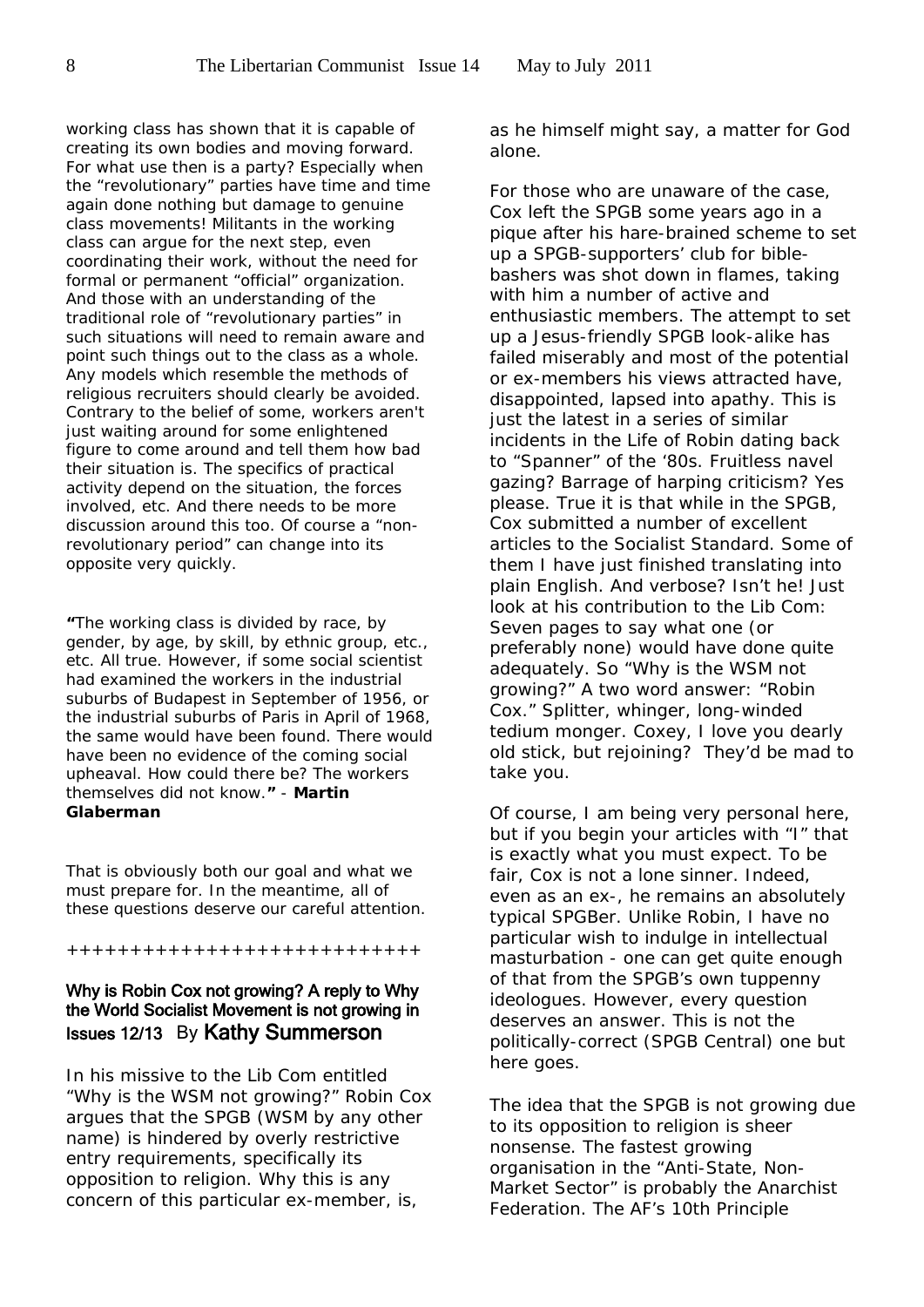(agreement with which is essential for joining) is "We oppose organized religion and religious belief(s)". This was introduced some five years ago and is based on grounds which true SPGBers would approve (see http://libcom.org/forums/anarchistfederation/questioning-af-aims-principles-02042009).

In a more general sense, Cox argues that "party line-ism" is 'bringing us down'. If by that he means having a comprehensive theoretical standpoint based on Marxist principles - I bloody wish. Most of the internal work of the SPGB *is* based on the sort of internal minutiae (dues, price of journal, who will be party tea boy and will he get muffins) which he would have us believe is ignored in favour of theoretical wranglings. Just look at a few recent conference agenda. No wonder no one votes in SPGB ballots! No wonder no one attends the conference! Who is really interested in these 'practical matters'? Voting on (or more pertinently raising and discussing) what is the Marxist case on particular issues is exactly what members should be interested in.

#### But.

Clearly they are not. It is exactly this lack of political interest, reflected not just in the Party's internal affairs but also in its external propaganda, which is a deterrent to the class conscious worker. Issues such as the recent ethics dilemma, even if tediously philosophical and tortuously semantic, show an interest in the real world, all too rare in the SPGB of today. From whence springs this deficiency? Revealing is the phrase "making socialists", which contrary to Cox's assertion remains the business, perhaps the sole business, of the party.

The ethos of the SPGB is that by persuasion of party propaganda the majority will reject capitalism and choose socialism. Capitalism is the current, nasty, state of society. Socialism, the happy world of the future. The convert has no

need to learn further about capitalism, about the world, because knowing socialism, the socialist knows all there is to know. There is no need to do anything further, because the socialist cannot act until the majority has come to the same conclusions as he. Personal revelation of the true state of things and of the state of things to come is all. Each man is his own Robert Owen, his own Charles Fourier, an idiot savant of revealed socialism.

What's missing there is: class consciousness - the knowledge and actions of acting in accordance with your economic interests as part of a collective. Naturally, the SPGBer will happily quote fragments of the sacred scrolls of socialism, idiomatic phrases of class, without understanding or applying the ideas behind them. Look you at Cox's own document published herein. Count you the mention numbers of class. That but once and but as an aphorism, unsupported and alone standing.

Properly understood, the Marxist position, the position of the SPGB, is a matter of class and that alone. Such a viewpoint has consequences throughout all spheres of human life. And it has underlying principles, without which class consciousness cannot be attained. The attitude to religion, for instance, is not a "secondary" or "non-essential" position, but one intimately connected with the underlying principles (the materialist mode of thought) and the resultant attitudes (opposition to the stalwart defenders of the capitalist system) of the class position.

In my previous missive to the assembled minions (LibCom 10), I stated that this state of intellectual ignorance and practical inactivity is neither official nor original-true nor universal. But it is widespread and deep rooted. To eradicate the sickness would be impossible but to encourage intellectual growth and informed action most possible. Mr Cox would ditch the "rigid theoretical carapace" to induce valuable assets such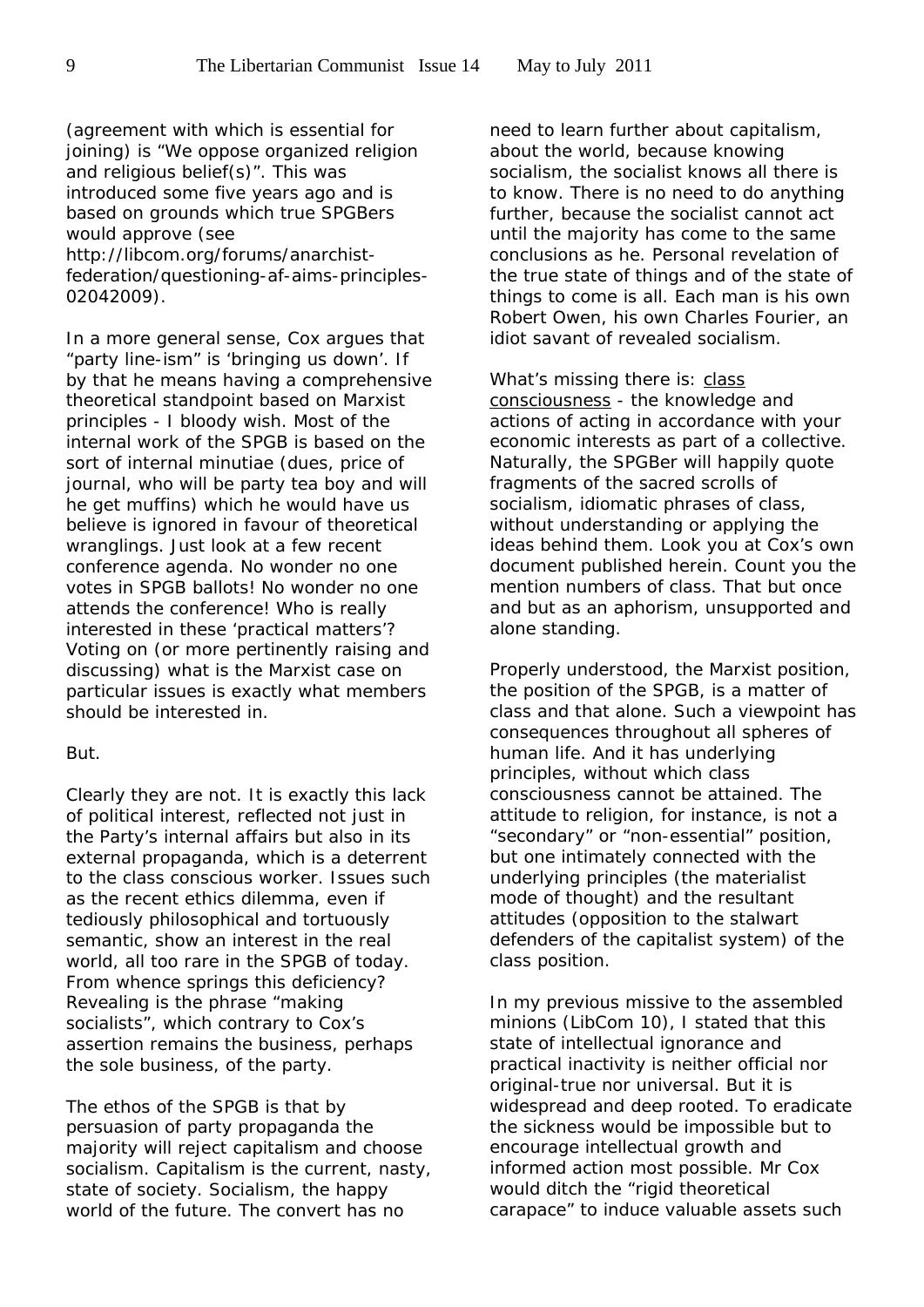as his own good self to rejoin. Perhaps instead the SPGB should try to grow a hard ideological shell to match its tough but tiny Marxist heart. And add a couple of big class action claws as well.

**++++++++++++++++++++++++++++++++++**

# **Workers control in the Spanish Revolution 1936** by **Alan Woodward**

The Army mutiny in Span in July 1936, and the resulting 3 year civil war, had a few positive effects. Well away from the fighting, in the cities, towns and countryside, thousands of anti fascist committees were set up; thousands more workplaces were occupied and work kept going. The collectivised workplaces were run by committees, or comites, and we give two examples below - a major transport system and a health service.

# **Barcelona Tramways**

Perhaps the one of the best examples of socialisation was that of the Barcelona Tramways, described extensively by the major book on the collectives [**Leval, page 245**]. It covered trams, buses, underground, taxis and two funicular railways, and 7,000 workers of whom 6,500 were CNT. There were 600 operating trams and July 20 saw many still in street barricades, extensive road damage and the main company Offices guarded by Civil Guards. Armed workers saw off the troops and found the building deserted except for a lawyer left behind to parley. This man was well known as he had led the prosecution two years previously of workers leader Jose Sanches which resulted in a 17 year sentence. He had demanded 105 years for the crime of heading a 28 week strike! The workers wanted to shoot the man on the spot but Sanches opposed that and even arranged for an appointment the following Monday and an escort home. Predictably he was never seen again.

*Workers get organised*

The Comite of Seven called an immediate meeting of delegates from various sections - the power station, repairs, cables, traffic, conductors, stores, accounts, offices, etc. The workers were in control and began organising. A radio broadcast recalled all workers except a tiny number of extreme right wingers. Company engineers accepted the authority of the comite, including a former colonel who had been victimised for supporting the union.

After day and night working, five days after the fighting, there were now 700 trams on the road, an extra 100, doing away with the trailer cars that caused so many accidents. The vehicles were all repainted in the red and black colours of the CNT/FAI. Other technical improvements included the replacement of 3,000 awkward metal support poles by aerial suspension, a new safety and signalling system, a new electric furnace, milling machines and electrode welding sets.

The new system worked well. Each section was headed by a workers rep and an engineer, nominated by the Syndicate. Every decision was approved by the comite. Assemblies were held on sectional issues and a general assembly ratified major points, like one to carry out the additional repainting without overtime. At one assembly, efforts were made to get the hundreds of shareholders to attend but only one middle aged women who owned 250 shares, attended. She declared herself happy with the arrangements, and Leval recounts that the woman was unlikely to be deprived of her means of support

# *More production*

The service was substantially improved. Monthly income was 12% up on 1935 figures. 1937 figures for passengers carried went up by 50,000,000 to 233,557,506. A uniform fare charge of .02 pesetas meant a substantial reduction for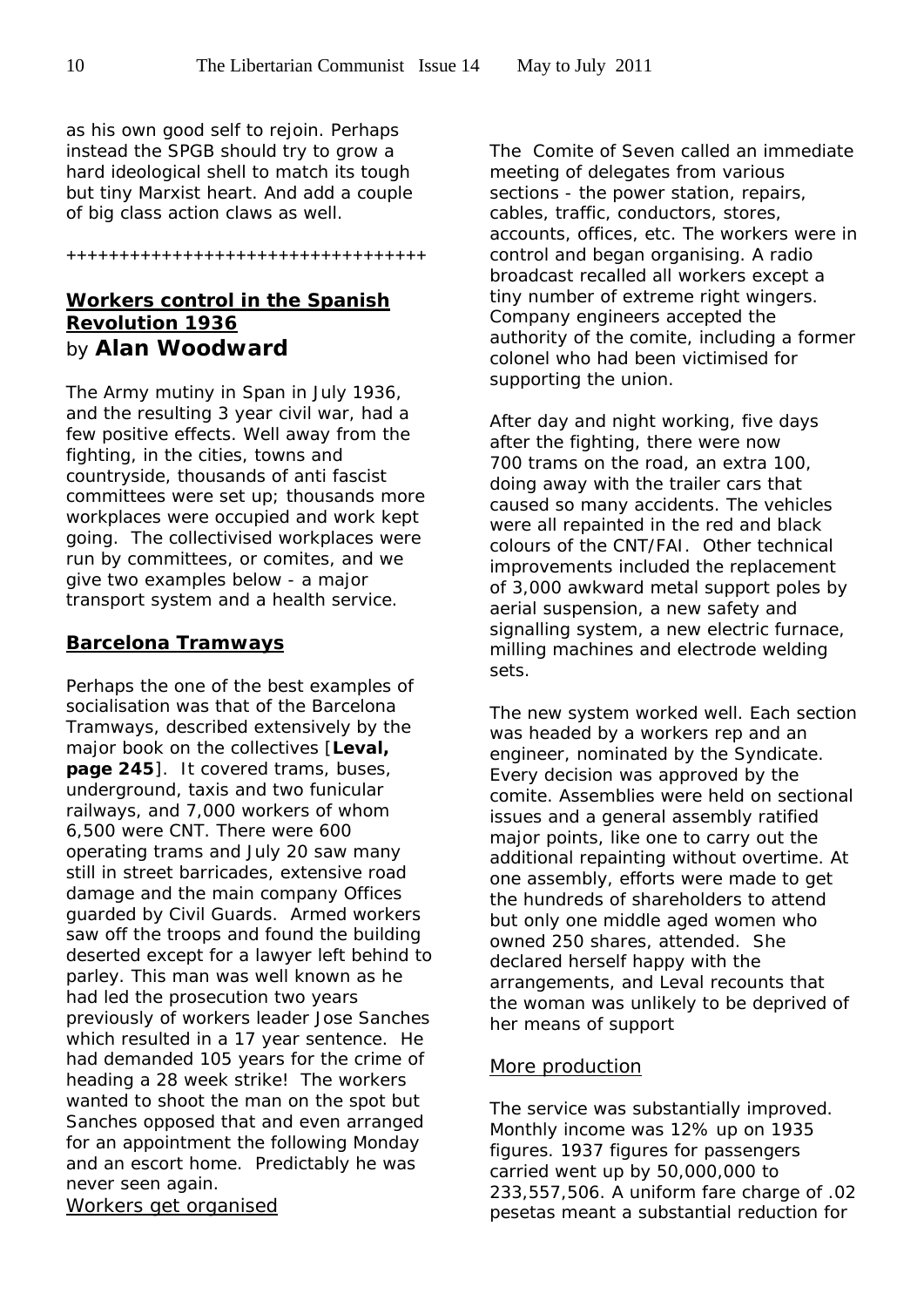most people. It was 20 months before fares were increased. The war and the blockade meant that internal workshop production of materials and parts used went up from 2% to 98%. All debts were paid off, unlike many situations, and financial assistance rendered to other municipal undertakings.

#### *Better conditions*

Working conditions were both equalised and bettered. Previous day rates of 8,9,10, 11 and 12 pesetas were now 15 ps for labourers and 16 ps for skilled engineering workers. Washbasins and showers were installed and an occupational health service introduced. 30 district doctors were appointed who treated workers and their families. A home help service was set up. A well equipped clinic was appropriated, specialists installed and put at the service of the Syndicate.

There was full sick pay. Discipline at work was typical of that in other comites. Serious cases were dealt with by assemblies, and dismissals usually became transfers. Drunkenness resulted in the pay being made to wives. An effective sanction in workplaces was the "naming" of irresponsible workers on a displayed blackboard, which presumably allowed a variety of personal responses.

#### *Defended against State take over*

The value of the collective organisation was obviously recognised by the workers as much as the public. When the government tried to assume control of the tramways in June 37, as part of a whole scheme to take back all the utilities and public services, the workers mounted a massive campaign. Huge posters called for rejection of "municipalisation", the euphemism used by the reformists for their planned destruction of the system. All the gains itemised above were listed and such was the response that the plans were shelved

#### *Conclusion*

The success of the tramways comite was due to the superiority of the workers management and external factors. Petrol shortages meant more use of the public service and the crippling effects of the war and blockade were minimal in the industry. The old regime was conservative and reconstruction was overdue. Other collectives were less able to stand the pressure and potash mining ceased as a result of international constraints for example.

#### Health Service

We can now turn to examples one involving the extension of collectivisation into social welfare, that of socialised medicine, in Catalonia initially but also other cities in Republican Spain. This is from the same source as above, page 264. Deriving from a Syndicate of Liberal Professions, the Syndicate for Sanitary Services, SSS, was set up in September 1936 to tackle the problem of health. Spain had high infant mortality 18 or 19 per 1,000 and this disguised the fact that it was double in working class areas than elsewhere. There were many other problems as well .

The initiative was taken by CNT Ministers in the Central and Catalonian government and the resulting health service was often staffed by political members. This political lead was to become a disadvantage when the counter revolutionary forces removed CNT personnel from 1937. This included Dr Marti Ibanez who had been Director General of Sanitary Services and Social Assistance in Catalonia, just one of luckier of the victims of the Stalinist counter revolution, who lived to tell the tale

By February 1937, Leval writes that the SSS had on roll 1,020 doctors of different specialities, 3,206 nurses, 330 midwives, 633 dentists, 153 pharmacists, 633 assistant pharmacists, 335 preparers of dressings, 81 other specialists, numerous masseurs and 220 veterinary surgeons. In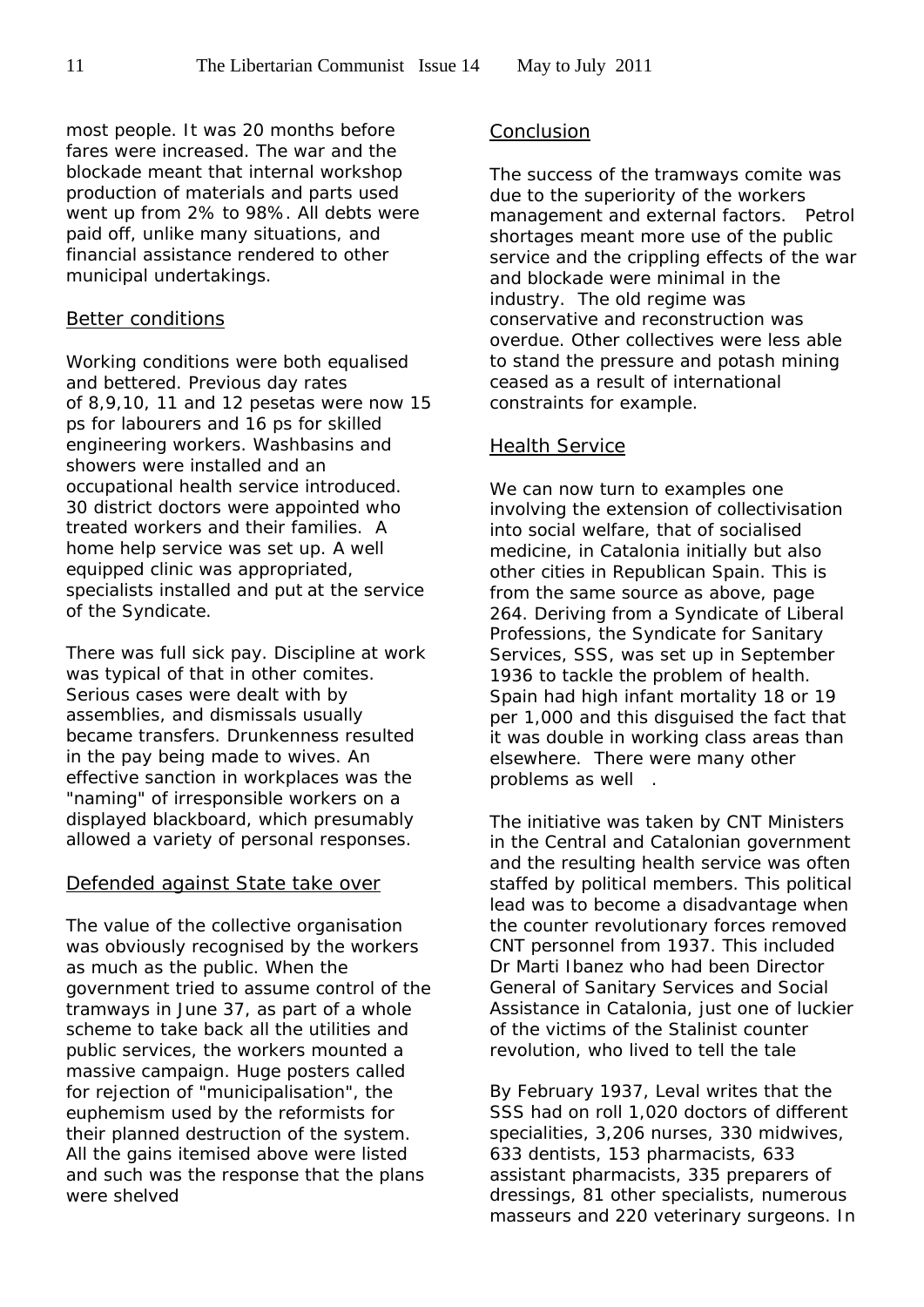all, a total of 7,000 people to cover a Catalonian population of 2.5 m. By June, there were in Barcelona, 18 hospitals [six of which had been set up by the SSS], 17 sanatoria [9 new], 22 clinics, 6 psychiatric establishments, 3 nurseries, 1 maternity hospital and two very modern annexes to the General Hospital, one for bone TB and the other for orthopaedic treatment.

Outpatient departments were established in all principal localities and smaller localities were attached. These were adequately equipped and staffed to deal with problems. Funding for these as for other parts of the SSS was from central and local government. Operations were free in the new clinics as was psychiatric treatment.

#### *Doctors*

Doctors responded in different ways. The older established ones were suspicious and a number left the country. Younger staff were enthusiastic generally about the new system. Previously new doctors were virtually unpaid, worked in poor conditions and waited their turn to fill dead men's shoes. Now all hospital doctors were paid 500 ps a month for three days work. In addition, they could have private patients but this practice was closely supervised to prevent excesses. No doctor could receive two salaries and the widespread practice of neglecting official work for private practice was ended. A majority of staff also worked voluntarily in addition to their posting.

A series of reviews of related areas were begun. For example, pharmaceutical products were to be re-organised from laboratories to outlets. Health and safety at work was re-structured to begin an occupational health service and insurance companies involvement reduced in favour of State provision.

As well as the Catalonian SSS, there were a number of other health syndicates set up. Some date from 1936, like the Mutual

Aid Society of the Levant in Valencia, which in fact survived the Franco years. In Valencia in February 1937 a Congress of Federations of Health Syndicates was held. These were from all over Republican Spain, over 40 in total with 40,000 staff. An important aspect of the Congress was a planned further development in organisation especially with regard to diseases like TB. This of course would involve consideration into housing and schools and other aspects of public health.

While not all syndicates were as comprehensive as the Catalonian model, they represent a pioneering venture into a national health service well in advance of other countries. Much of this was due to the CNT and practically nothing except funds from government. In many cases, military personnel provided field hospitals and dealt with right wing pharmacists. CNT generally organised evacuations from the war zone, bomb shelters and anti gas brigades

In conclusion, the achievements in health were far from being the version that socialists would like to see. Private practice and ownership remained. Old ideas and practices were not completely removed. The constraints of war and the trade blockade imposed obvious limits. It was an experiment in un-propitious circumstances and was generally terminated with the victory of the military forces of the Right. It does represent an extension of workers power into social welfare, beyond the workplace limit set by anarcho syndicalist theory. It demonstrated that workers could effective manage society as well as their workplaces.

"Spanish radicalism, in effect, raised questions and provided answers that have a unique relevance to the problems of our day: local autonomy, confederalism, collectivism, self management, and base democracy in opposition to state centralism, nationilization, managerial control and bureaucracy." [Murray Bookchin, **To Remember Spain**, P.49, AK Press 1994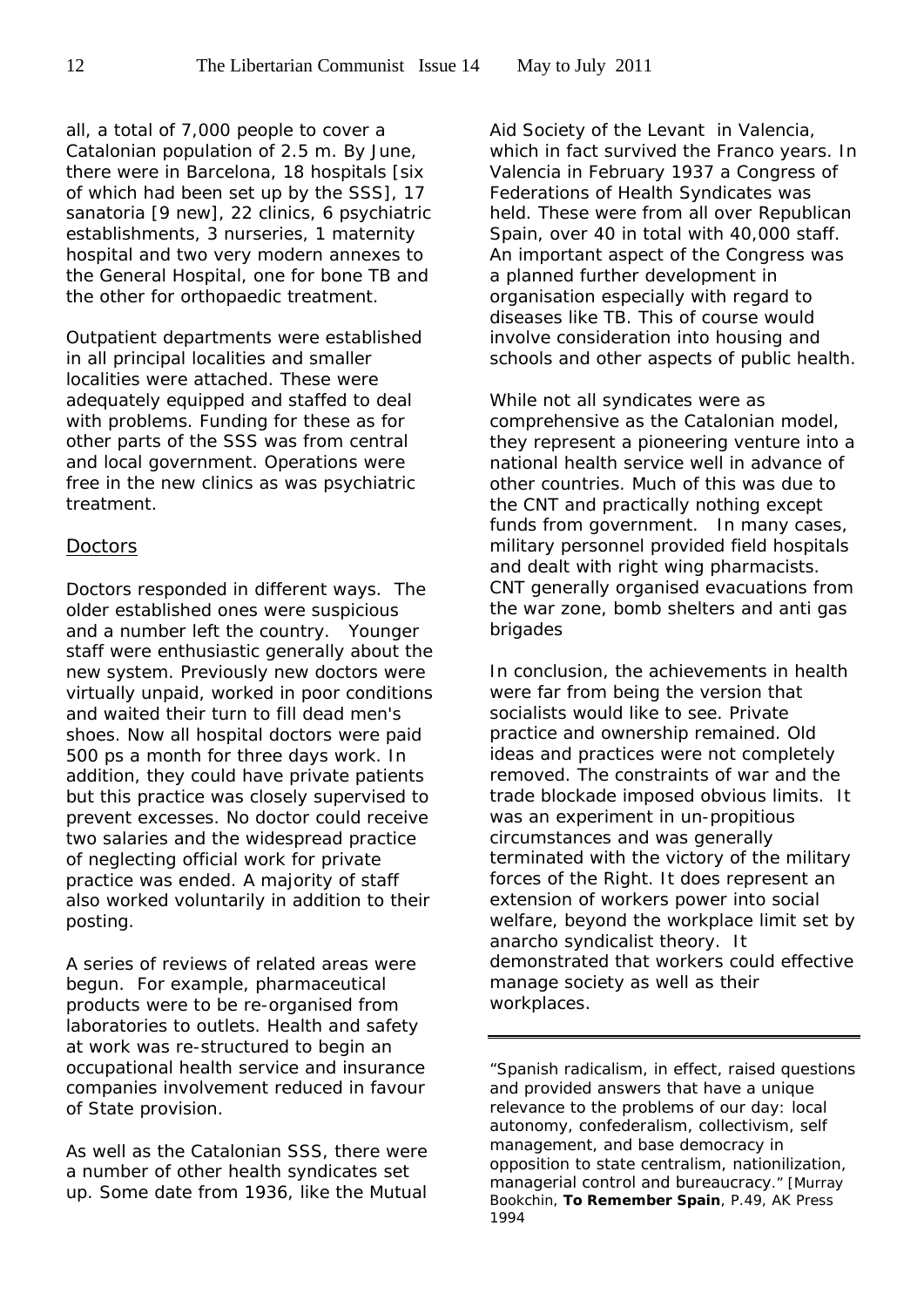# **Revolution: three strategies, three groups of theory. Laurens Otter**

Basically there are, (or at least were in pre Post Fordist days), three – arguably four strategies, (we will return to the fourth), that underlie all revolutionary activity within those countries that use the myth that rule is based on parliamentary democracy. Though these strategies are seldom found entirely unmixed it is worth setting out the pure form of the first three.

# **All power lies at the point of production.**

This strategy argues that it is this power base that gives the rulers the ability to brainwash their subjects, to manipulate all political discourse, besides supplying them with financial and other privileges. This being the case the one thing that matters is to challenge that power at the point of production, whether struggling now or preparing for future struggles. For the purists of this strategy all else is pure gloss.

# **Undermining the state**

That as the state is basically a body of [wo]men under arms and by extension the body which has a monopoly of control over the armed forces within a given area and as war is the health of the state then if enough people can be persuaded to opt out of the military machine; (and that obviously leads on to include the manufacture, maintenance, storage and transport of arms and also from paying taxes towards these purposes) and by extension from all violence that inevitably is connected to any social system compatible to a state, then the state as well as its accompanying power structures would collapse. For some supporters of this strategy any activity that does not embody these tactics is, at best, irrelevant.

# **The withdrawal of consent argument.**

Adherents to this strategy argue that exploitative society depends on consent, consent which stems from the intellectual enslavement of the exploited classes and that when and only when these are all convinced of the socialist case will class society collapse. Until that time all activity other than propaganda to this end is self defeating.

On paper, purely intellectually, each of these three could appear convincing; though for most, instinct and experience lead to modifications. When I was an FoC (print shop steward) I found it easier to relate to other workers, (whether other print workers, or on solidarity actions) if they knew something of my peace movement record; so though I was not lacking in comrades anxious to tell me that that record had all been a waste of time, which should have been spent in industry, my peace work gave me an introduction many purists lacked.

People from each tradition would point to the actions of the members of other traditions, (or of their own more eclectic comrades) to dismiss it as "petit bourgeois liberalism", as "mindless workerism" or can argue intellectually that this or that action merely intensifies class society; or that it is merely "scraping the spots of the patient, but ignoring the disease." Moreover, even in pure form, no politics - not even anarchist politics – within the union. Meanwhile the SPGB is quite content to argue its case in the context of an electoral and governmental strategy that subconsciously all party members must know could never lead to socialism.

The proponents of each strategy do/did in fact further the general cause despite their disdain for all eclecticism. Let me stress there are limits to the possibilities of eclecticism; the three basic cases underlying the strategies are – in pure form – more or less mutually exclusive, only to the extent that people modify the one can they adopt aspects of the others.

So most of us come/came up with an eclectic theory; it may – for a minority of us – be only a theoretical modification of one of the strategies; but the triangle of basic strategies is overlain by another triangle of groups or theoretical systems, systems generally evolved to suit non parliamentary systems: a super-structure of theoretical formulations, useful for explaining and supplementing the basic strategies, but at least in some measure irrelevant; anarchism in its variant non-syndicalist or non-pacifist forms, ethical socialism ditto (though substituting nonimpossibilist for non-syndicalist) and the spectrum of Leninist, Luxemburgist or other statist socialist parties.

Thus throughout radical history, there have been occasions, usually when struggles are at an abnormally sharp level, when the fourth strategy, the United Front is proposed. Obviously when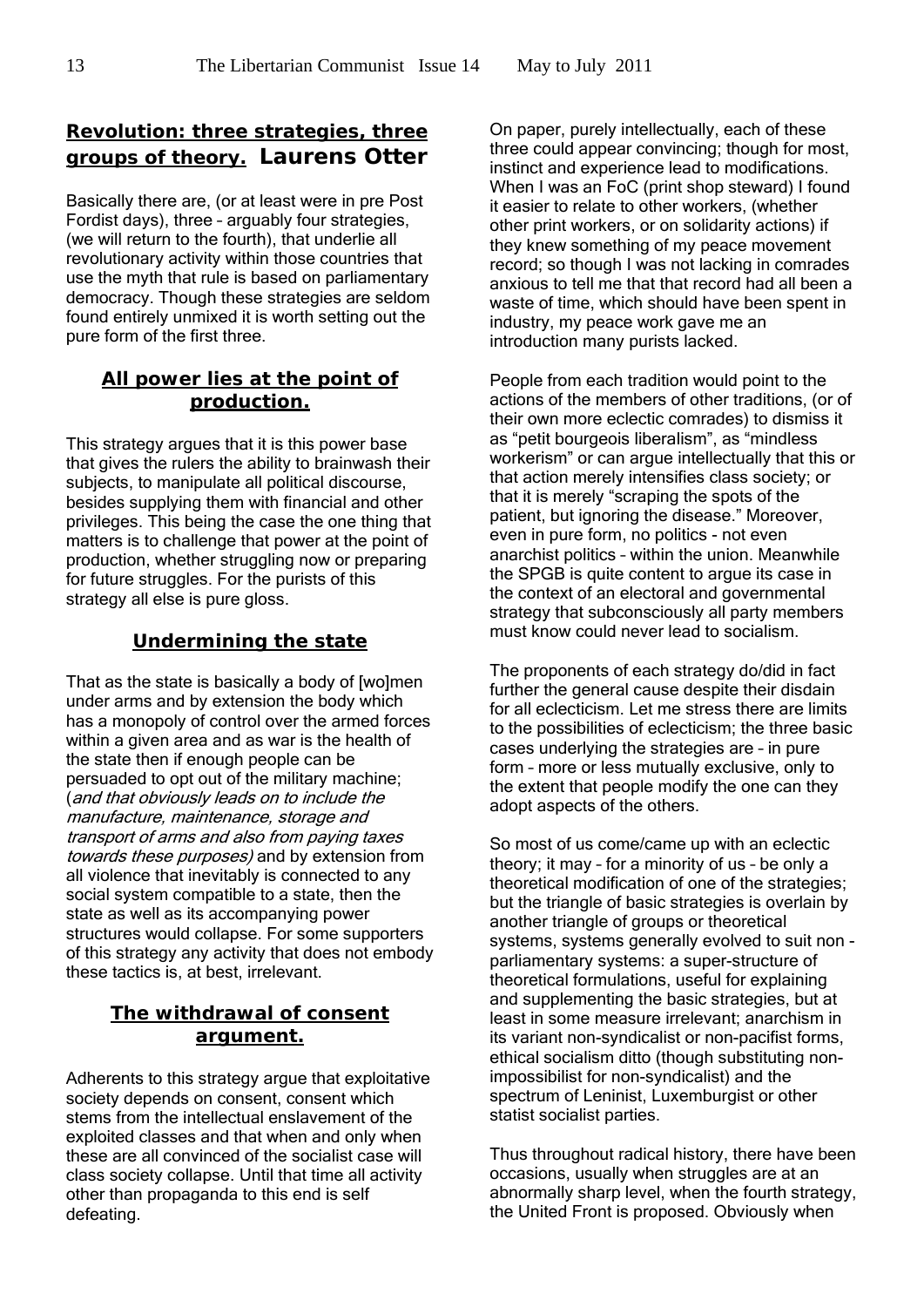one examines such proposals in the cold light of later days; such a United Front could only come about if at least in some measure, the proponents of each strategy and/or each theory were prepared to abandon the pure expression of their case. Yet it is to an extent that there is an unexpressed, unofficial, underlying United Front that there is/was such a thing as a revolutionary movement at all.

The strands in future radicalism will no doubt be different. (It is hardly for an octogenarian to start spelling out new trends). Speaking for my own tradition, syndicalism, in something approaching classical form, will probably be very relevant as a strategy in 21<sup>st</sup> century China. It will probably be only one of theoretically possible forms of anarchism here in Britain.

**++++++++++++++++++++++**

# **Death toll mounts from 2009 defeat of Ssangyong strike**

# **By Loren Goldner**

It has been two years since the management of Ssangyong Motor Company in Pyongtaek, South Korea, announced the layoffs of 1000 workers. Shortly thereafter, those workers occupied their plant and held it for 77 days, from May to August 2009, when they finally succumbed to a massive police and army assault. In the immediate aftermath, many militants were arrested and some were sentenced to years in prison. Most, however, were laid off, on different terms (some with the hope of a recall after one year which to date has never materialized).

Two years after the announcement, fourteen people, both strikers and immediate family, are dead. (This is in turn part of a larger pattern in South Korea, including a spate of deaths from cancer by workers for Samsung and four recent suicides of students at KAIST, Korea's "MIT", resulting from grade pressures. Korea has the highest suicide rate of any advanced industrial country, and rivals the U.S. for deaths and injuries on the job per capita.)

Five Ssangyong workers have committed suicide and five have died from cardiovascular diseases such as heart attack or brain hemorrhage. Doctors believe these were caused by severe stress in the aftermath of the strike and layoffs. Some of the suicides resulted from economic problems following the lay-offs. In Feb 2011, one worker on unpaid time-off died of a heart attack. Under the pressure of the layoffs, his wife had killed herself in April 2010. They had two children. The worker's bank balance was close to zero.

# **The following is gleaned from an article in the South Korean daily newspaper Hangyereh:**

A Korean hospital also found that more than half the Ssangyong strikers it has seen are suffering from post-traumatic stress syndrome, and 80% are suffering from severe depression. Almost all the workers involved have reported a deterioration in their marriages. Their average post-restructuring monthly income, of 822,800 Won (\$757), represented a 74 percent reduction from their previous salary.

After the defeat of the strike, 462 workers were put on unpaid leave. The promised one-year period has elapsed, yet the company maintains it is unable to begin reinstatement. Workers who retired or were fired are having difficulty finding new employment because of the Ssangyong "scarlet letter," and have been making do with temporary jobs and day-to-day work. Also absent has been any social safety network to address their deteriorating health and financial anxieties. Hangyereh calls the 14 deaths "social homicides".

**We must never forget the brothers and sisters who have died in the class war.**

**Please distribute this report far and wide.**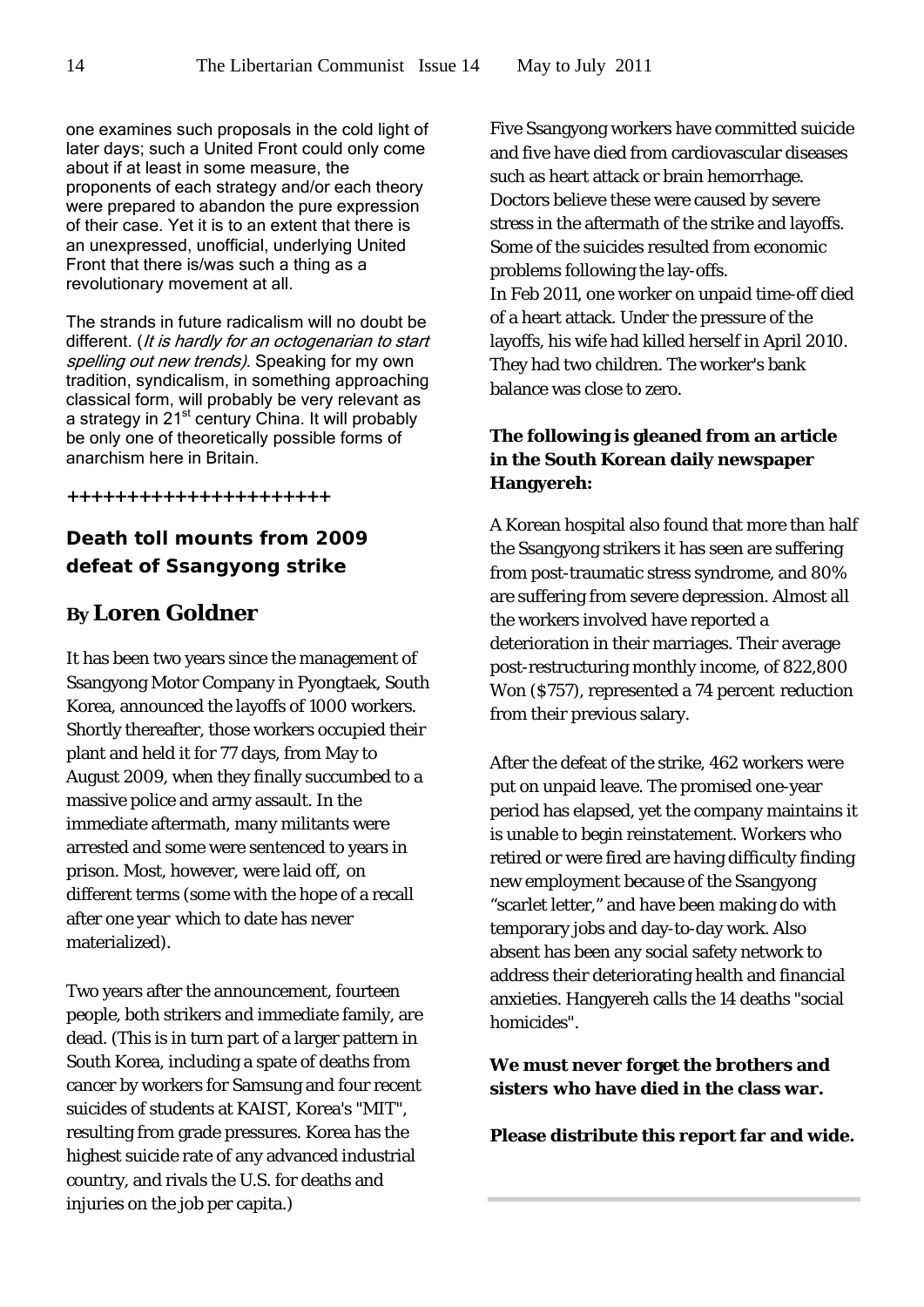# **worldsocialistmovement/SPGB:**

worldsocialism.org/spgb: Postal address: 52 Clapham High Street London SW4 7UN.

Email [spgb@worldsocialim.org](mailto:spgb@worldsocialim.org)

# **Promotional Material for the World Socialist Movement**

**Tee-shirts Blue** with polar bear and "*If You Were a Polar Bear, You'd be a Socialist,* **Yellow,** with blue and green globe and *"The World is a Common Treasury for All"*. **Sizes S, M, L, XL, XXL** *State size when ordering. £7.00 Plus postage and packaging. (P&P).*

**Mugs:** Standard size, red and white. On the front, *"Only Sheep Need Leaders"* and on the reverse side, *"Famine? War? Pollution? Capitalism is the Problem, World Socialism is the Solution*" **£5 Plus P&P.**

**Pens: blue and white** with blue ink: "*Only Sheep Need Leaders"* and a sheep. **Red and white** with blue ink with "*Workers of the World Unite"*  **Black** with black ink, *"Only Sheep Need Leaders"* and a sheep. **50p each Plus P&P.**

**Baseball Caps:** Navy blue with embroidered *"World Socialist Movement".* **£7 each plus P&P.**

**Balloons:** different colours with *"World Socialist Movement.* **15p each plus P&P.**

All items carry the WSM website address. Cheques and Postal Orders made payable to SPGB SW Regional Branch. For further details contact Veronica at [veronica.clanchy@hotmail.co.uk](mailto:veronica.clanchy@hotmail.co.uk) or phone 01202 569826

# **A couple of places to purchase Literature and help support the ASNM sector.**

# **"there is an Alternative!"**

**STIMULANTS: A collection of material** highlighting an opposition to the Mantra that "There Is No Alternative" to how we live today. Journals, Pamphlets, Books, DVDs and Cds etc available [www.radicalbooks.co.uk](http://www.radicalbooks.co.uk/)

Libertarian Communist Literature has a selection of pamphlets and journals related to the anti state, non Market sector. Journals Include: **Black flag, Aufheben, Socialist Standard, Organise** and others. We have a variety of pamphlets including:

**The Third Revolution?** By **Nick Heath,** this briefly examines Peasant and Worker resistance to the Bolshevik government.

**Anarchism and Anarcho – Syndicalism by Rudolf Rocker.** 

**A participatory Society or libertarian communism:** *a debate between the Project for a Participatory Society and the libcom.org group.*

# **Anarchy** by **Errico Malatesta**

**Basic Kropotkin** by Brian Morris published by the **Anarchist Federation.**

**How we Live and how we Might Live** by **William Morris**. Published by and with a modern day assessment by The Socialist Party (SPGB)

**If you are interested please contact the postal or email address on Page 2 with your details so we can send a full list of the literature we have in stock including their prices.**